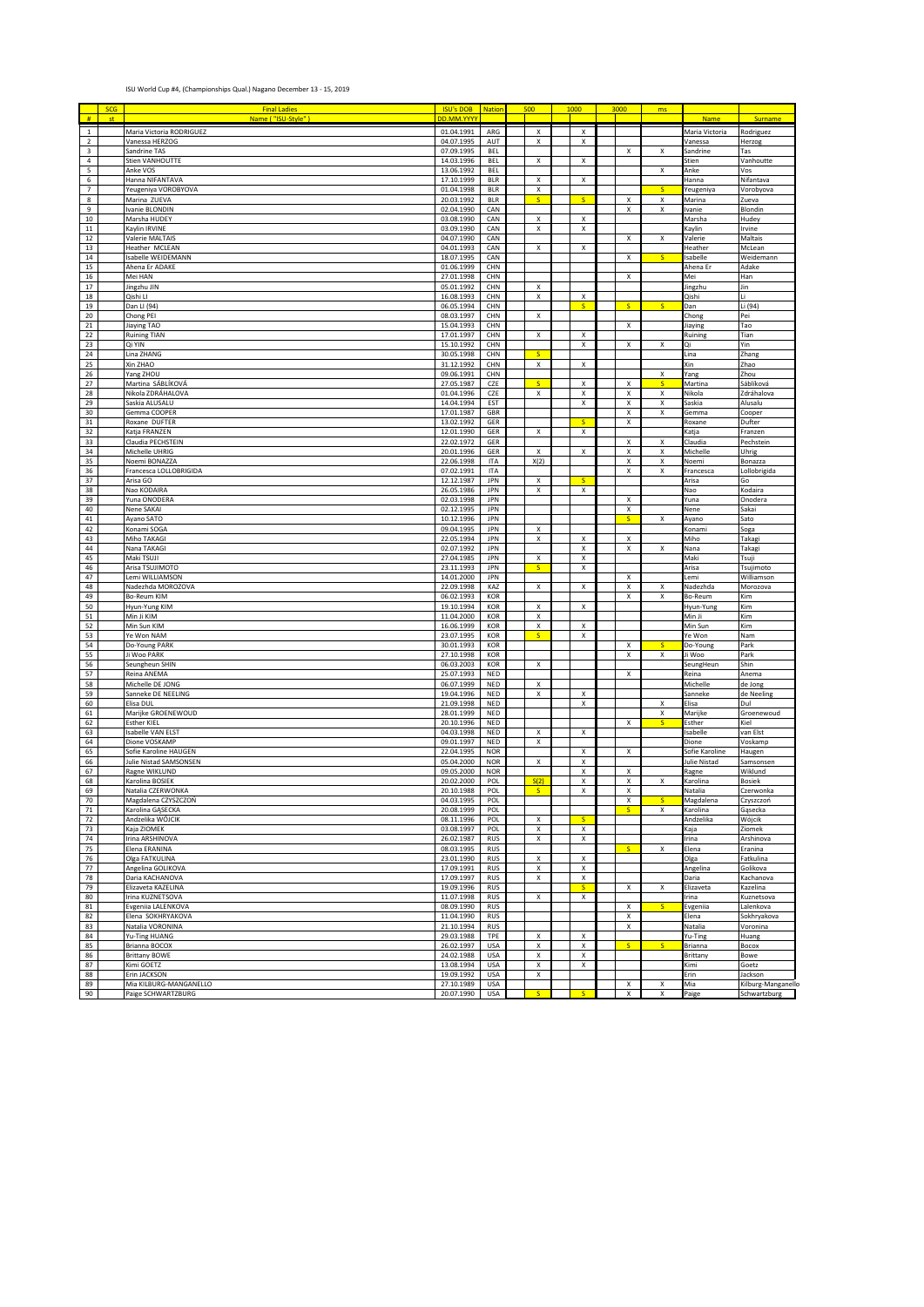## ISU World Cup #4, (Championships Qual.) Nagano December 13 - 15, 2019

|                                           | <b>SCG</b> | <b>Final Men</b>                              | <b>ISU's DOB</b>         | <b>Nation</b>            | 500                           | 1000                         | 5000                      | ms     |                                |                              |
|-------------------------------------------|------------|-----------------------------------------------|--------------------------|--------------------------|-------------------------------|------------------------------|---------------------------|--------|--------------------------------|------------------------------|
| #                                         |            | Name ("ISU-Style")                            | DD.MM.YYY                |                          |                               |                              |                           |        | Name                           | <b>Surname</b>               |
| $\mathbf 1$                               |            | Darius ESHETE                                 | 17.08.1984               | AUS                      |                               |                              |                           | x      | Darius                         | Eshete                       |
| $\overline{2}$<br>$\overline{\mathbf{3}}$ |            | <b>Tim SIBIET</b><br><b>Bart SWINGS</b>       | 09.02.1992<br>12.02.1991 | <b>BEL</b><br><b>BEL</b> |                               | x                            | X                         | x<br>x | Tim<br>Bart                    | Sibiet<br>Swings             |
| $\overline{4}$                            |            | Mathias VOSTÉ                                 | 20.05.1994               | <b>BEL</b>               | х                             | х                            |                           |        | Mathias                        | Vosté                        |
| 5                                         |            | <b>Artiom CHABAN</b>                          | 06.07.1994               | <b>BLR</b>               | х                             | x                            |                           |        | Artiom                         | Chaban                       |
| 6                                         |            | Yahor DAMARATSK                               | 24.03.2000               | <b>BLR</b>               |                               |                              | X                         | x      | ahor                           | Damaratski                   |
| $\overline{7}$<br>8                       |            | Ignat GOLOVATSIUK<br>Vitaly MIKHAILOV         | 05.05.1997<br>24.08.1986 | <b>BLR</b><br><b>BLR</b> | $\pmb{\chi}$                  | X                            | x                         | S<br>x | gnat<br>Vitaly                 | Golovatsiuk<br>Mikhailov     |
| 9                                         |            | Jordan BELCHOS                                | 22.06.1989               | CAN                      |                               |                              | X                         | x      | lordan                         | Belchos                      |
| 10                                        |            | Ted-Jan BLOEMEN                               | 16.08.1986               | CAN                      |                               |                              | x                         |        | Ted-Jan                        | Bloemen                      |
| $11\,$<br>$12\,$                          |            | Alex BOISVERT-LACROIX<br>Laurent DUBREUIL     | 08.04.1987<br>25.07.1992 | CAN<br>CAN               | Х<br>X                        | $\overline{\mathbf{s}}$<br>X |                           |        | Alex<br>Laurent                | Boisvert-Lacroix<br>Dubreuil |
| 13                                        |            | Graeme FISH                                   | 23.08.1997               | CAN                      |                               |                              | $\pmb{\times}$            | x      | Graeme                         | Fish                         |
| 14                                        |            | Antoine GELINAS-BEAULIEU                      | 05.05.1992               | CAN                      | $\mathsf{S}$                  | X                            | $\overline{\mathsf{S}}$   | s.     | Antoine                        | Gelinas-Beaulieu             |
| 15<br>16                                  |            | Gilmore JUNIO<br>David LA RUE                 | 06.08.1990<br>20.08.1998 | CAN<br>CAN               | $\pmb{\times}$<br>x           |                              |                           |        | Gilmore<br>David               | Junio<br>La Rue              |
| $17\,$                                    |            | Tyson LANGELAAR                               | 17.02.1999               | CAN                      |                               | х<br>х                       | х                         |        | Tyson                          | Langelaar                    |
| $18\,$                                    |            | <b>Enxue CHEN</b>                             | 26.08.1996               | CHN                      | $\pmb{\times}$                | X                            |                           |        | Enxue                          | Chen                         |
| $19\,$                                    |            | Tingyu GAO                                    | 15.12.1997               | CHN                      | х                             |                              |                           |        | Tingyu                         | Gao                          |
| 20<br>21                                  |            | Kaibo HOU<br>Alemasi KAHANBAI                 | 25.09.2000<br>14.12.1997 | CHN<br>CHN               | х                             |                              | X                         | x      | Kaibo<br>Alemasi               | Hou<br>Kahanbai              |
| 22                                        |            | An (96) LIU                                   | 07.09.1996               | CHN                      |                               |                              |                           |        | An (96)                        | Liu                          |
| 23                                        |            | Hanahati MUHAMAITI                            | 10.08.1999               | CHN                      |                               |                              |                           | x      | Hanahat                        | Muhamaiti                    |
| ${\bf 24}$<br>25                          |            | Zhongyan NING<br>Hanyang SHEN                 | 03.11.1999<br>08.11.1998 | CHN<br>CHN               |                               | X                            | X                         | S      | Zhongyan<br>Hanyang            | Ning<br>Shen                 |
| 26                                        |            | Chen WANG                                     | 12.10.2000               | CHN                      | $\mathsf{S}$                  |                              |                           |        | Chen                           | Wang                         |
| 27                                        |            | Shiwei WANG                                   | 11.08.1996               | CHN                      |                               |                              |                           |        | Shiwei                         | Wang                         |
| 28                                        |            | Yu WU                                         | 20.09.1997               | CHN                      |                               |                              | S.                        |        | Yu                             | Wu                           |
| 29<br>30                                  |            | Tao YANG<br>Philip Due SCHMIDT                | 15.09.1997<br>10.02.1997 | CHN<br>DEN               | х                             | <sub>S</sub>                 | x                         | s.     | Tao<br>Philip Due              | Yang<br>Schmidt              |
| $31\,$                                    |            | Stefan Due SCHMIDT                            | 28.08.1994               | DEN                      |                               |                              | $\mathsf{S}$              | x      | Stefan Due                     | Schmidt                      |
| 32                                        |            | Viktor Hald THORUP                            | 14.08.1994               | DEN                      |                               |                              | x                         | x      | Viktor Hald                    | Thorup                       |
| 33<br>34                                  |            | Marten LIIV<br>Antero ESKOLA                  | 23.12.1996<br>17.08.1997 | <b>EST</b><br>FIN        | х<br>X                        | X<br>$\mathsf X$             |                           |        | Marten<br>Antero               | Liiv<br>Eskola               |
| 35                                        |            | Timothy LOUBINEAUD                            | 05.06.1996               | FRA                      |                               |                              | x                         | X      | Timothy                        | Loubineaud                   |
| 36                                        |            | Patrick BECKERT                               | 17.04.1990               | GER                      |                               |                              | x                         |        | Patrick                        | Beckert                      |
| 37<br>38                                  |            | Hendrik DOMBEK<br><b>Joel DUFTER</b>          | 17.06.1997<br>18.03.1995 | GER<br>GER               | $\pmb{\times}$<br>$\mathsf X$ | X<br>$\mathsf X$             |                           |        | Hendrik<br>Joel                | Dombel<br>Dufter             |
| 39                                        |            | Stefan EMELE                                  | 08.09.1996               | GER                      |                               | $\overline{\mathsf{S}}$      |                           |        | Stefan                         | Emele                        |
| 40                                        |            | Nico IHLE                                     | 02.12.1985               | GER                      | X                             | X                            |                           |        | Nico                           | Ihle                         |
| 41                                        |            | Felix MALY                                    | 03.05.1994<br>25.09.1997 | GER                      |                               |                              | х                         | X      | Felix                          | Maly                         |
| 42<br>43                                  |            | Jeremias MARX<br>Fridtjof PETZOLD             | 09.04.1997               | GER<br>GER               | $\mathsf X$                   | X                            | X                         | x      | Jeremias<br>Fridtjof           | Marx<br>Petzold              |
| 44                                        |            | Francesco BETTI                               | 27.04.2000               | ITA                      |                               |                              | $\mathsf{S}$              |        | Francesco                      | Betti                        |
| 45                                        |            | David BOSA                                    | 28.04.1992               | ITA                      | х                             | $\mathsf{s}$                 |                           |        | David                          | Bosa                         |
| 46<br>47                                  |            | Davide GHIOTTO<br>Andrea GIOVANNINI           | 03.12.1993<br>27.08.1993 | <b>ITA</b><br>ITA        |                               |                              | Χ<br>х                    | X      | Davide<br>Andrea               | Ghiotto<br>Giovannini        |
| 48                                        |            | Michele MALFATTI                              | 31.12.1994               | ITA                      |                               |                              | x                         | x      | Michele                        | Malfatti                     |
| 49                                        |            | Mirko Giacomo NENZI                           | 14.11.1989               | <b>ITA</b>               | $\mathsf{x}$                  | X                            |                           |        | Mirko Giacomo                  | Nenzi                        |
| 50<br>51                                  |            | <b>Alessio TRENTINI</b><br>Nicola TUMOLERO    | 19.07.1994<br>24.09.1994 | <b>ITA</b><br>ITA        |                               | Χ                            | X                         |        | Alessio<br>Nicola              | Trentini<br>Tumolero         |
|                                           |            | Tsubasa HASEGAWA                              | 08.02.1994               | <b>JPN</b>               | х                             |                              |                           |        | Tsubasa                        | Hasegawa                     |
| 52                                        |            |                                               |                          |                          |                               |                              |                           |        |                                |                              |
| 53                                        |            | Seitaro ICHINOHE                              | 25.01.1996               | <b>JPN</b>               |                               |                              | x                         |        | Seitaro                        | Ichinohe                     |
| 54                                        |            | Takahiro ITO                                  | 25.12.1996               | <b>JPN</b>               |                               |                              | $\mathsf{s}$              |        | Takahiro                       | Ito                          |
| 55<br>56                                  |            | Ryota KOJIMA<br>Taro KONDO                    | 11.05.1998<br>08.09.1994 | <b>JPN</b><br>JPN        |                               | X<br>$\overline{\mathbf{s}}$ |                           |        | Ryota<br>Taro                  | Kojima<br>Kondo              |
| 57                                        |            | Koki KUBO                                     | 16.09.1999               | <b>JPN</b>               |                               | $\pmb{\mathsf{x}}$           |                           |        | Koki                           | Kubo                         |
| 58                                        |            | Vamato MATSUI                                 | 24.11.1997               | <b>JPN</b>               | x                             |                              |                           |        | Yamato                         | Matsui                       |
| 59<br>60                                  |            | Takuya MORIMOTO<br>Yuma MURAKAMI              | 27.11.1994<br>12.12.1992 | <b>JPN</b><br>JPN        | X<br>$\mathsf X$              |                              |                           |        | Takuya<br>Yuma                 | Morimoto<br>Murakam          |
| 61                                        |            | Shunsuke NAKAMURA                             | 01.03.1992               | <b>JPN</b>               | S.                            | X                            |                           |        | Shunsuke                       | Nakamura                     |
| 62                                        |            | Masahito OBAYASHI                             | 10.06.1994               | JPN                      |                               |                              | $\boldsymbol{\mathsf{x}}$ |        | Masahito                       | Obayashi                     |
| 63                                        |            | Takuro ODA                                    | 13.07.1992               | <b>JPN</b><br><b>JPN</b> |                               |                              |                           | s.     | Takuro                         | Oda<br>Shinhama              |
| 64<br>65                                  |            | Tatsuya SHINHAMA<br>Riku TSUCHIYA             | 11.07.1996<br>14.12.1997 | <b>JPN</b>               | х                             | x                            | X                         |        | Tatsuya<br>Riku                | Tsuchiya                     |
| 66                                        |            | Ryosuke TSUCHIYA                              | 29.11.1994               | JPN                      |                               |                              | x                         | X      | Ryosuke                        | Tsuchiya                     |
| 67                                        |            | Shane WILLIAMSON                              | 28.04.1995               | <b>JPN</b>               |                               |                              |                           | x      | Shane                          | Williamsor                   |
| 68<br>69                                  |            | Masaya YAMADA<br>Maksim BAKLASHKIN            | 03.07.1996<br>09.03.1988 | JPN<br>KAZ               |                               | X                            | $\mathsf{s}$              | x      | Masaya<br>Maksim               | Yamada<br>Baklashkin         |
| 70                                        |            | Vitaliy CHSHIGOLEV                            | 20.12.1997               | KAZ                      |                               |                              | X                         |        | Vitaliy                        | Chshigolev                   |
| $71\,$                                    |            | Artur GALIYEV                                 | 14.05.2000<br>31.07.1997 | KAZ                      | $\mathsf{s}$                  | $\mathsf{s}$                 |                           |        | Artur                          | Galiyev                      |
| 72<br>73                                  |            | Demyan GAVRILOV<br>Roman KRECH                | 14.07.1989               | KAZ<br>KAZ               | х                             | x                            | x                         | X      | Demyan<br>Roman                | Gavrilov<br>Krech            |
| 74                                        |            | Artyom KRIKUNOV                               | 07.09.1996               | KAZ                      | $\pmb{\chi}$                  |                              |                           |        | Artyom                         | Krikunov                     |
| 75                                        |            | Denis KUZIN                                   | 04.12.1988               | KAZ                      |                               | x                            |                           |        | Denis                          | Kuzin                        |
| 76<br>$77\,$                              |            | Dmitry MOROZOV<br>Stanislav PALKIN            | 28.08.1996<br>04.08.1996 | KAZ<br>KAZ               | X                             | X                            | x                         |        | Dmitry<br>Stanislav            | Morozov<br>Palkin            |
| 78                                        |            | Min Kyu CHA                                   | 16.03.1993               | KOR                      | х                             | x                            |                           |        | Min Kyu                        | Cha                          |
| 79                                        |            | Jaewon CHUNG                                  | 21.06.2001               | KOR                      |                               |                              | х                         | x      | Jaewon                         | Chung                        |
| 80<br>$\bf 81$                            |            | Hyong-Jun JOO<br>Jin-Su KIM                   | 22.04.1991<br>28.07.1992 | KOR<br>KOR               |                               | x                            |                           |        | Hyong-Jun<br>Jin-Su            | Joo<br>Kim                   |
| 82                                        |            | Jun-Ho KIM                                    | 09.10.1995               | KOR                      | х                             | x                            |                           |        | Jun-Ho                         | Kim                          |
| 83                                        |            | Min Seok KIM                                  | 14.06.1999               | <b>KOR</b>               |                               |                              |                           |        | Min Seok                       | Kim                          |
| 84<br>85                                  |            | Tae-Yun KIM<br>Jin-Yeong LEE                  | 28.09.1994<br>16.04.1993 | KOR<br>KOR               | х                             | x                            | x                         | S.     | Tae-Yun<br>Jin-Yeong           | Kim<br>Lee                   |
| 86                                        |            | Cheonho UM                                    | 25.02.1992               | KOR                      |                               |                              | x                         | X      | Cheonho                        | Um                           |
| 87                                        |            | Haralds SILOVS                                | 07.04.1986               | LAT                      |                               | X                            | X                         | x      | Haralds                        | Silovs                       |
| 88<br>89                                  |            | Wesly DIJS<br>Michel MULDER                   | 26.09.1995<br>27.02.1986 | <b>NED</b><br><b>NED</b> | S                             | X                            |                           |        | Wesly<br>Michel                | Dijs<br>Mulder               |
| 90                                        |            | Ronald MULDER                                 | 27.02.1986               | <b>NED</b>               | $\mathsf X$                   |                              |                           |        | Ronald                         | Mulder                       |
| 91                                        |            | Dai Dai NTAB                                  | 17.08.1994               | <b>NED</b>               | X                             | X                            |                           |        | Dai Dai                        | Ntab                         |
| 92<br>93                                  |            | Hein OTTERSPEER<br><b>Beau SNELLINK</b>       | 11.11.1988<br>14.05.2001 | <b>NED</b><br>NED        | х                             | x                            |                           | s.     | Hein<br>Beau                   | Otterspeer<br>Snellink       |
| 94                                        |            | Marwin TALSMA                                 | 19.12.1997               | NED                      |                               |                              | X                         |        | Marwin                         | Talsma                       |
| 95                                        |            | lordy VAN WORKUM                              | 17.07.2000               | <b>NED</b>               |                               |                              |                           | x      | Jordy                          | van Workum                   |
| 96<br>97                                  |            | Lennart VELEMA<br>Kai VERBIJ                  | 08.07.1993<br>25.09.1994 | NED<br>NED               | X<br>$\mathsf X$              | Χ<br>х                       |                           |        | Lennart<br>Kai                 | Velema<br>Verbij             |
| 98                                        |            | Harm VISSER                                   | 29.10.2000               | NED                      |                               |                              |                           | X      | Harm                           | Visser                       |
| 99                                        |            | Håvard BØKKO                                  | 02.02.1987               | <b>NOR</b>               |                               |                              | X                         |        | Håvard                         | Bøkko                        |
| 100<br>101                                |            | Hallgeir ENGEBRÅTEN<br>Odin By FARSTAD        | 17.12.1999<br>01.12.1997 | <b>NOR</b><br><b>NOR</b> | х                             | X                            | $\pmb{\mathsf{x}}$        |        | Hallgeir<br>Odin By            | Engebråten<br>Farstad        |
| 102                                       |            | Håvard Holmefjord LORENTZEN                   | 02.10.1992               | <b>NOR</b>               | $\pmb{\chi}$                  | X                            |                           |        | Håvard Holmefjor Lorentzen     |                              |
| 103                                       |            | Bjørn MAGNUSSEN                               | 02.01.1998               | <b>NOR</b>               | х                             | х                            |                           |        | Bjørn                          | Magnussen                    |
| 104<br>105                                |            | Sverre Lunde PEDERSEN<br>Henrik Fagerli RUKKE | 17.07.1992<br>20.10.1996 | <b>NOR</b><br><b>NOR</b> | Х                             | X                            | х                         |        | Sverre Lunde<br>Henrik Fagerli | Pedersen<br>Rukke            |
| 106<br>107                                |            | Kristian ULEKLEIV<br>Kierryn HUGHES           | 28.08.1996<br>18.04.1993 | <b>NOR</b><br><b>NZL</b> |                               | $\overline{\mathsf{S}}$      | $\pmb{\mathsf{x}}$        | x      | Kristian<br>Kierryn            | Ulekleiv<br>Hughes           |